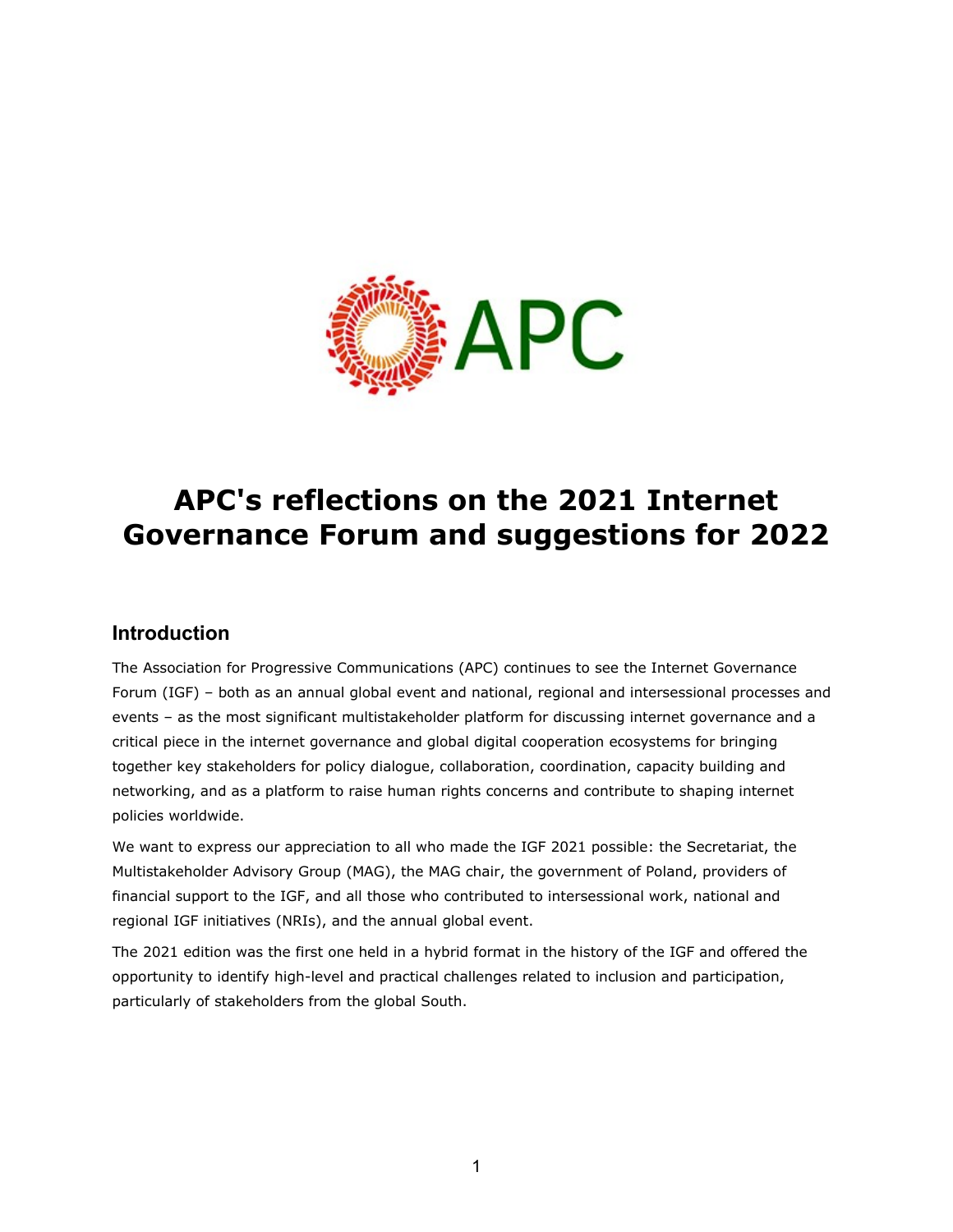## **What worked well?**

### *Preparatory process*

The various efforts made to expand and strengthen the preparatory and engagement phase contributed substantially to improve the levels of familiarity with the overall theme and the issue areas as well as to produce high-quality analytical views of the topics. The possibility to keep making progress towards a more outcome-oriented IGF was enriched with the variety of activities, spaces to engage with and discussions which were part of the 2021 preparatory process. It also contributed to diversifying the views and perspectives by offering multiple opportunities for input into the process both at the content and procedural levels.

The creation of the Policy Networks contributed to building greater awareness and understanding of the issues and approaches to key topics, but also represented a step forward in the crystallisation of the multistakeholder model. By focusing on the policy-related challenges, the Policy Networks offered valuable perspectives on responses and action steps needed at the global level by the different stakeholders in their respective roles, from an internet governance and internet policies point of view.

## **What worked not so well?**

#### *Overall programme*

Despite the efforts to reduce the number of sessions, there was significant overlapping of sessions within the same track. A more concise and focused agenda would have contributed to avoiding overlaps and facilitated an effective follow-up of the treatment of issues within the various tracks. Overall, the reduction of the number of sessions should be aimed at fostering a more focused and easy-to-follow agenda.

In relation to sessions, there was an evident gap in voices and experiences of communities on the ground. As for the participation of big tech corporations, it is important to analyse whether their representation is spread across the different themes or concentrated in specific ones. It is also important for the IGF to analyse the implications of this in terms of the relevance for the IGF and the evolution of multistakeholder conversations and dynamics in order to avoid an echo chamber effect.

#### *Hybrid format*

Several challenges were experienced with the hybrid format. Greater consideration of the need to ensure that people in "marginal" time zones were able to participate remotely would have been useful not only to enrich the conversations but to ensure diversity of participation.

#### *Logistics*

Preparation for on-site participation (including preparation for sessions, coordination of side and parallel meetings, among other activities) was difficult particularly because of the lack of information about who was going to be in Poland. It would have been important to find ways to balance the security concerns in relation to disclosing information of confirmed on-site participants and the need to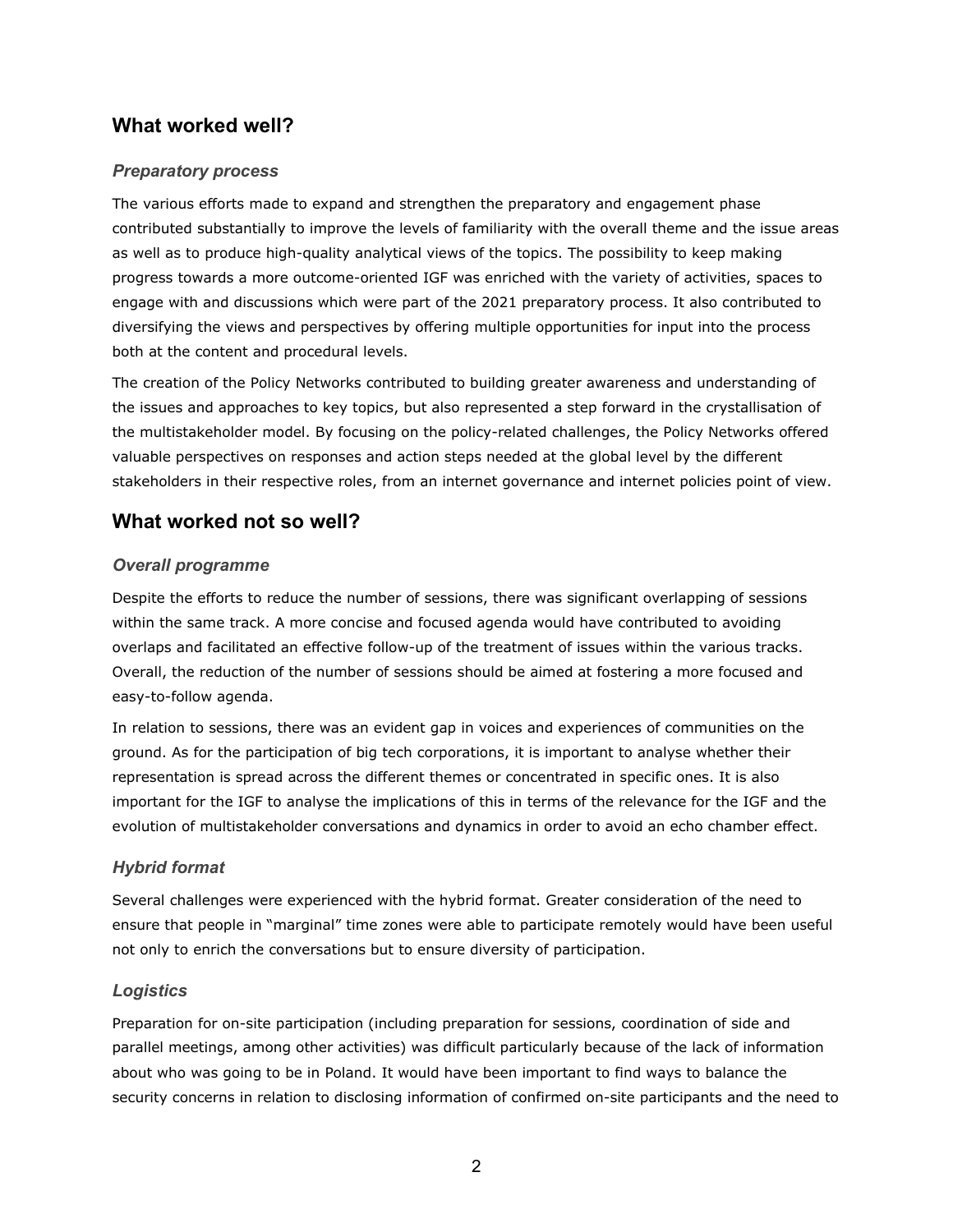have timely information to facilitate planning aspects of on-site participation. This negatively impacted on taking advantage of the networking potential of the IGF and introduced uncertainty as a factor during the process. There were sessions that had all organisers and speakers participating through the online modality and, in those cases, there was a real disconnect with people in the room in Poland. Hybrid events require that session organisers have mechanisms to coordinate with staff on the ground, to welcome participants to the sessions and establish the link with those attending remotely, to ensure effective interaction between the virtual and on-site dynamics. Participants facing technical difficulties on-site (including basic demands such as needing power to charge batteries of devices and other difficulties) did not have timely or any technical support.

The fact that the Poland time zone was used as the default time zone in the agenda of the IGF created confusion for attendance. Attendance was also impacted by the complexities of the registration mechanism adopted and the impossibility to share links to access the sessions. Having the IGF main website down for certain periods, particularly during the first day of the event, also resulted in further complications for participation and influenced the level of participation.

The processes for online registration and access to the sessions were demanding and involved too many steps, causing confusion among some participants and – given the various technical problems with the website during the first days of the convening – rendering participants unable to join sessions because they could not complete the final step that provided access to sessions Zoom links.

#### *Inclusion, diversity and safety*

While we acknowledge all the efforts made by the MAG, particularly the MAG working group created to discuss and prepare the hybrid agenda, the adoption of a hybrid model for the event showed how persistent the inequalities in access to and participation in policy processes are. There were concrete cases of arbitrary denials of visas to participants, including APC staff. The treatment reported by many in their dealings with consulate personnel in various countries was not in line with the commitments assumed publicly in this regard by the Polish authorities.

The pandemic developments triggered by the appearance of the Omicron COVID-19 variant a few days before the start of the IGF in Poland and the subsequent restrictions to mobility of participants coming from certain countries resulted in last-minute cancellation of on-site participation, including participation of APC staff. In conjunction, these factors obviously had an impact on the meaningful engagement of stakeholders from the global South.

# **Suggestions for the IGF 2022**

#### *Preparatory processes and the hybrid model*

Because of the proven value of the expanded preparatory process adopted in 2021, it would be important to maintain it in 2022. We recommend that the preparatory process start earlier this year to allow more time between the various activities and avoid concentrating them in the weeks prior to the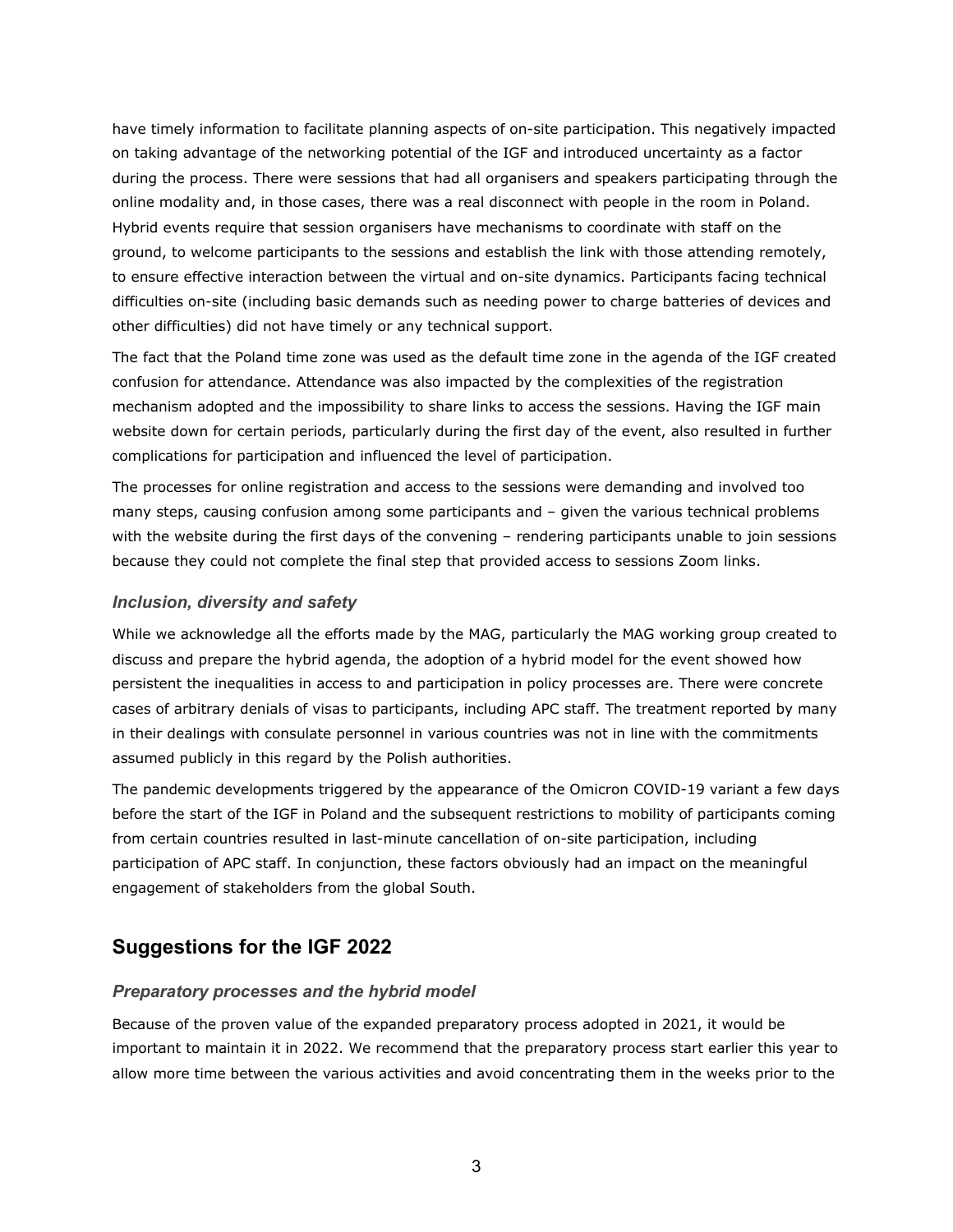annual event. Greater attention to the diverse possible connections with NRIs and with the intersessional processes would be welcome.

The design of the hybrid agenda and event should also start as early as possible in 2022, addressing the challenges experienced in 2021 and allocating time for a testing period aimed at finding the most suitable solutions for them.

APC considers that the IGF is a key platform for identifying viable ways to shape, sustain and strengthen global digital cooperation, not only for universalising digital inclusion, but to mobilise collective intelligence and the potential of multistakeholder collaboration and action to respond to the persistent and emerging challenges in the digital age, including the environmental crisis. In that sense, the IGF continues to be the only multistakeholder process that can establish more accountable, inclusive, participatory and effective global digital cooperation among all stakeholders, building on its historical strengths and achievements, such as gender balance, multistakeholderism and decentralised structure, with the organisation of national/regional IGFs (NRIs). The hybrid model should be designed and implemented in a way that contributes to strengthening the IGF as a process and strengthens inclusiveness and balanced participation, particularly of stakeholders from the global South.

In that sense, we strongly recommend that in 2022, the virtual modality component of the hybrid model should be adopted as the primary parameter for the design of the IGF and in that way to increase possibilities to capture and build on last year's experience. The IGF organisers should privilege the remote modality until the pandemic is under control in all parts of the world. The MAG should also keep open the mechanisms for working in collaboration with civil society organisations who have been systematising approaches, experiences and guidelines for designing and planning online and hybrid events, aimed at ensuring successful, inclusive and balanced meetings.

We also recommend that measures be taken to effectively tackle the issue of time zones and connectivity costs. Adopting the host country time as the single standard will again significantly limit participation of those based in incompatible time zones. We recommend that measures also be adopted to ensure access to a data support scheme, in addition to the usual travel support offered, to ensure participation is affordable to all, especially people from countries where broadband connectivity is not the default and data packages are expensive.

APC remains fully committed to participating in the discussion and implementation of ideas, structures, methodologies and technologies to ensure a meaningful hybrid event and contribute to reinforcing participation during all phases of the IGF process in 2022 towards making it a more open, inclusive and globally relevant process.

Despite the challenges, it was crucial to have the MAG working group on hybrid event thinking ahead of the annual meeting. We suggest that it continue to convene and to build on lessons learned from the 2021 edition, and to work towards inserting an improved hybrid component into the future edition of the IGF in a more consistent way.

We urge the MAG to consider proposing a vision of a hybrid model for global policy processes and events – designed intentionally in this new context – working with the experience and learning from the 2021 edition, in collaboration with stakeholders in the IGF community with relevant experience,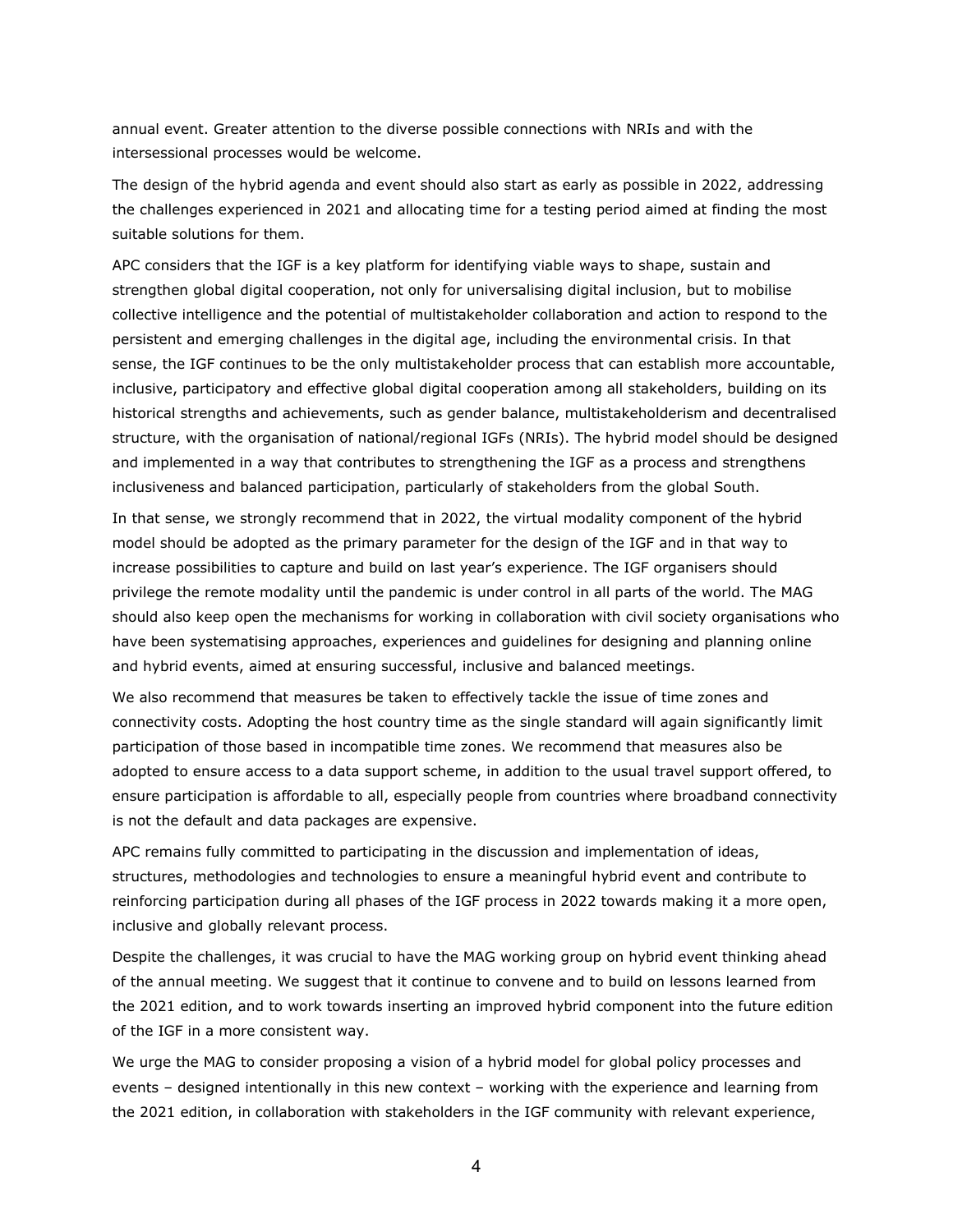expertise and resources to contribute to that end. The IGF could make a much needed contribution to the policy process ecosystem by offering a resource of that type.

#### *Overall programme*

Limiting the number of sessions/workshops accepted to be part of the agenda of the annual event should be accompanied by actions aimed at improving the flow of the sessions within thematic tracks. Having a daily broad issue guiding the conversations and connecting the discussions would be an option to consider.

The selection process and curation of workshop proposals and the process of organising sessions should take into account the imperative need to listen more to communities that are affected by the issues. The IGF should use as many opportunities as possible to bring voices from the ground and find alternative ways to use translation to ensure that the lack of it does not become a factor of exclusion.

#### *Inclusion, diversity and safety*

Some sessions confronted difficult situations provoked by Zoom "bombings". The IGF could consider producing a security guide for IGF sessions. It could also consider improving communications and ways to offer information about how to optimise the use of other mechanisms to follow and participate in the sessions, including YouTube and other platforms.

We also felt there was a lack of adequate communication with organisers of sessions. While technical support worked well during the sessions, there was no information provided to organisers that would help them in prior planning for their sessions. We would recommend considering how to more effectively engage organisers in order to make the hybrid model work better.

Meanwhile, due to the unpredictable developments of the pandemic, there is a real possibility that visa and mobility restrictions will be even more rampant in 2022. All the necessary consideration should be given to people from the global South to facilitate their meaningful participation and engagement with the face-to-face component of the IGF. The host country should be chosen carefully assuming that they will provide the necessary assistance in a timely and transparent manner to all participants. The IGF Secretariat should start sending out names of participants who need visas to relevant diplomatic representations as early as possible, and better and more effective support for visa applications should be provided, ensuring the fewest possible administrative hurdles to justify the need for travel.

#### *Strengthening of the IGF*

It is expected that 2022 will be a critical year to set the tone for the development of both digital cooperation and internet governance for the next decade. The IGF should be strengthened as a platform conducive to improving coordination and cooperation in global internet governance and global digital cooperation, building on its achievements. We expect that the new Leadership Panel of the 2022 and 2023 IGF cycles will contribute to consolidating the IGF as a platform for identifying viable ways to shape, sustain and strengthen global digital cooperation by reinforcing and raising the profile of the IGF within the UN system, working hand in hand with the MAG, to complement its efforts. The IGF Leadership Panel should build on the lessons learned from years of MAG operations.